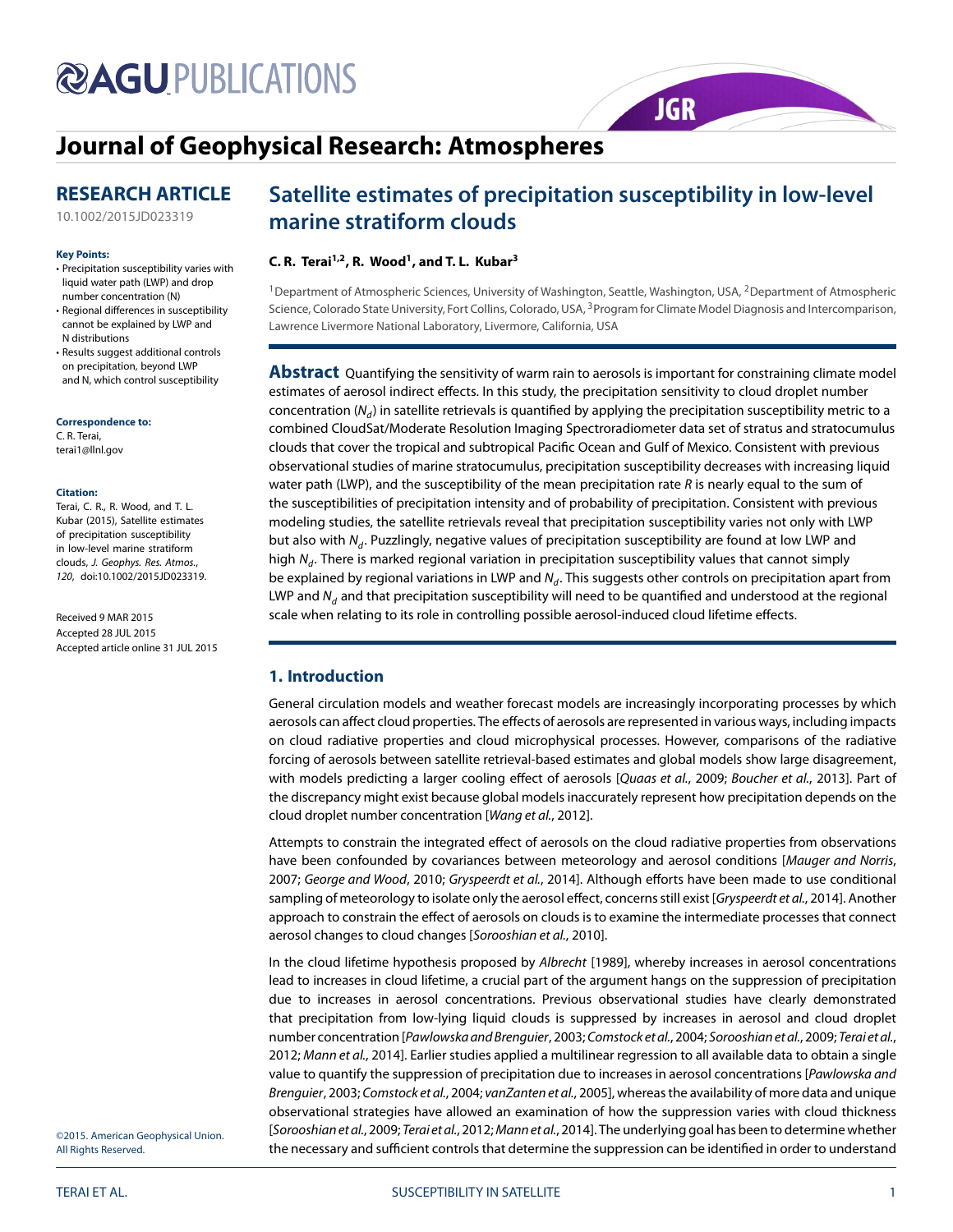differences among various observational estimates. Our study attempts to constrain the strength of this precipitation suppression using the precipitation susceptibility metric of Feingold and Siebert [\[2009\]](#page-10-5). In addition, we attempt to understand how susceptibility varies with cloud liquid water path (LWP), because studies currently disagree on the cloud LWP dependence [Sorooshian et al., [2009;](#page-11-5) Jiang et al., [2010;](#page-11-9) Terai et al., [2012;](#page-11-6) Mann et al., [2014\]](#page-11-7). The precipitation susceptibility metric  $S_R$  quantifies the fractional decrease of precipitation rate (R) due to a fractional increase in cloud droplet number concentration ( $N_d$ ) [Feingold and Siebert, [2009\]](#page-10-5). If we define R to be the mean precipitation rate averaged over an area, time period, or bin, R can be decomposed into the fraction f of cloud observations that are precipitating (analogous to the probability of precipitation (POP) of Wang et al. [\[2012\]](#page-11-1)) and the precipitation intensity I (the precipitation rate of those clouds that are precipitating). In other words,

<span id="page-1-0"></span>
$$
R = fl. \tag{1}
$$

In the susceptibility metric  $S_R$ , f and I can substitute for R such that the susceptibility can take the functional form

<span id="page-1-1"></span>
$$
S_x = -\left(\frac{\partial \ln x}{\partial \ln N_d}\right)_{\text{macro}},
$$
\n(2)

where x represents R, f (or POP), or  $I$  [Terai et al., [2012\]](#page-11-6) and 'macro' indicates that cloud macrophysical properties are constrained to reduce the effect of covariances on quantifying the precipitation suppression due to  $N_d$ . Studies so far have largely only accounted for the LWP control on precipitation, whereas other con-trols on precipitation may exist that may act independent of LWP (e.g., turbulence [Baker, [1993\]](#page-10-6) or giant cloud condensation nuclei [Feingold et al., [1999\]](#page-10-7)).

Initial studies examining the precipitation susceptibility in parcel models, satellite retrievals, and large-eddy simulations of cumulus cloud fields examined  $S_l$  and noted that  $S_l$  initially increases with increasing cloud LWP, reaches a peak value, and then decreases at higher LWP [Feingold and Siebert, [2009;](#page-10-5) Sorooshian et al., [2009;](#page-11-5) Jiang et al., [2010\]](#page-11-9). At the same time, steady state simple models [Wood et al., [2009\]](#page-11-10), aircraft observations [Terai et al., [2012\]](#page-11-6), and ground-based cloud radar retrievals [Mann et al., [2014\]](#page-11-7) have found that susceptibility monotonically decreases with increasing cloud LWP. In these studies, Wood et al. [\[2009\]](#page-11-10) quantified S<sub>R</sub>, whereas Terai et al. [\[2012\]](#page-11-6) and Mann et al. [\[2014\]](#page-11-7) both examined S<sub>R</sub> and S<sub>f</sub>, where the decrease with LWP was general only in the behavior of  $S_f$ . Much of the difference in the behavior of susceptibility between the two sets of studies possibly lies in whether  $R$ ,  $f$ , or  $I$  is used to calculate the susceptibility. When the susceptibilities of the three variables R, f, and I were examined in aircraft measurements, Terai et al. [\[2012\]](#page-11-6) found that  $S_R \approx S_f + S_l$ . Because R is the product of f and I (equation [\(1\)](#page-1-0)) and the susceptibility takes the derivative in log space (equation [\(2\)](#page-1-1)), when the nonlinear term capturing the covariance between f and I is small, the  $S_f$ and S<sub>I</sub> are additive [see Terai et al., [2012\]](#page-11-6). Because S<sub>f</sub> and S<sub>POP</sub> are the same if we aggregate both temporal and spatial variations to calculate the susceptibility, we will henceforth refer to  $S_{POP}$  to stay consistent with previ-ous studies [Wang et al., [2012;](#page-11-1) Mann et al., [2014\]](#page-11-7). Susceptibilities of all three aspects of the precipitation will be examined in this study.

The multimodel study of Wang et al. [\[2012\]](#page-11-1) shows the possibility that the precipitation susceptibility can be used to constrain the strength of the cloud lifetime effect in climate models. The magnitude of the precipitation susceptibility metric ( $S_{pop}$ ) and the sensitivity of LWP to aerosol concentration (dLWP/dN) in climate models were examined by Wang et al. [\[2012\]](#page-11-1) and found to correlate, such that models with strong precipitation susceptibilities also exhibited large increases in LWP with N. Although the cloud lifetime effect as originally proposed specifically pointed to the increase in cloud fraction due to the suppression of precipitation [Albrecht, [1989\]](#page-10-3), we use the term more broadly to include the increase in cloud LWP due to the suppression of precipitation. Based on the high  $S_{pop}$  calculated in the default version of the Community Atmosphere Model ver.5 (CAM5) compared to the S<sub>POP</sub> calculated from satellite retrievals, the authors argued that the cloud lifetime effect within CAM is likely overestimated [Wang et al., [2012\]](#page-11-1).

In this study, we examine a set of satellite retrievals obtained from the CloudSat and Moderate Resolution Imaging Spectroradiometer (MODIS) instruments, focusing on marine stratiform clouds over the tropical and subtropical Pacific to derive the precipitation susceptibility. We specifically address the extent to which susceptibility values and behaviors across different platforms and observations can be reconciled and whether underlying commonalities exist. Section 2 introduces the CloudSat and MODIS combined data set and various methods used to calculate the precipitation susceptibility. Section 3 presents the susceptibilities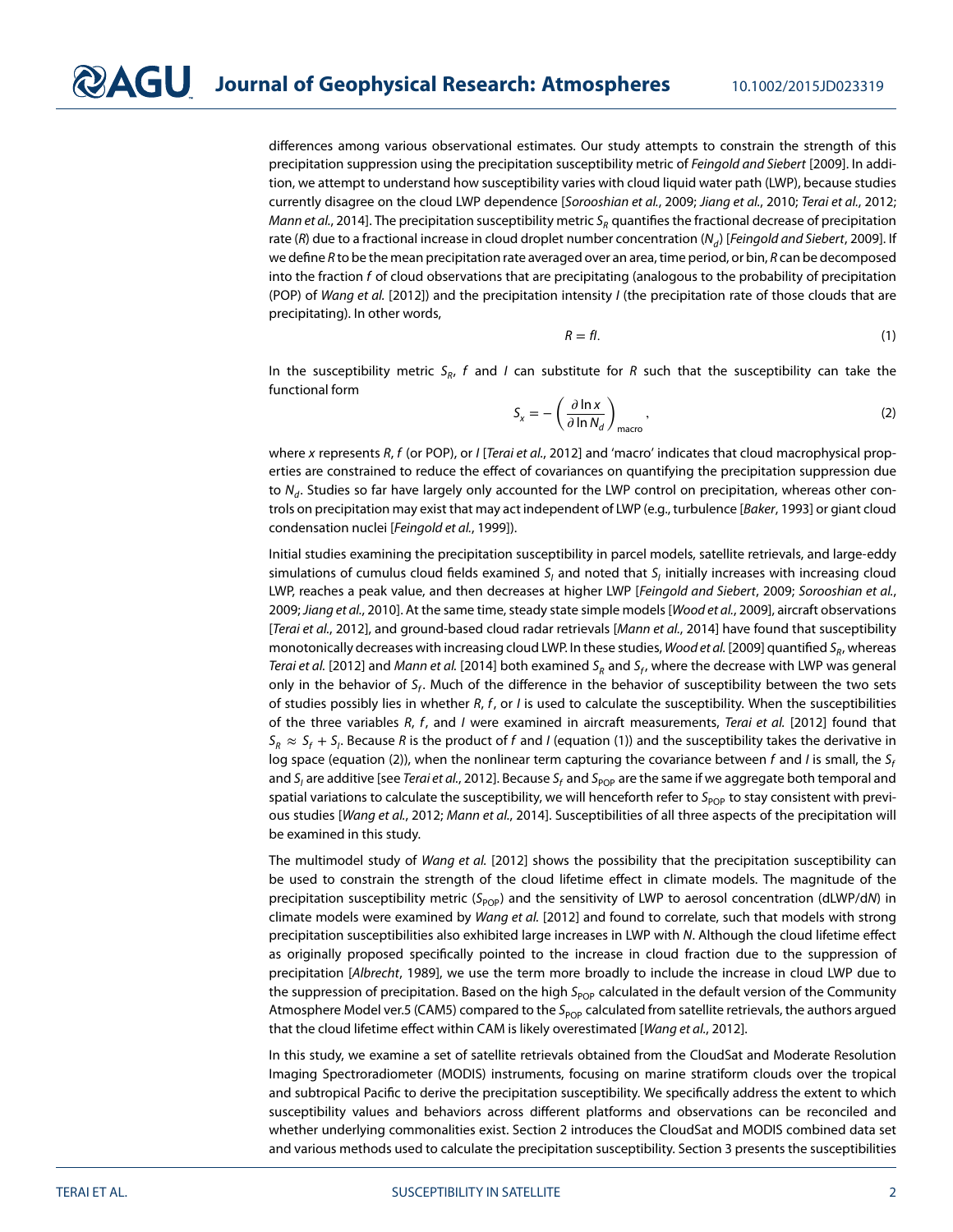from the CloudSat and MODIS retrievals and explores the uncertainties and sensitivity of the susceptibilities to  $N_d$  and regional choices. Finally, in section 4, we present a discussion and our conclusions.

#### **2. Methods**

#### **2.1. CloudSat and MODIS Combined Data Set**

The satellite retrievals used in this analysis are of warm cloud properties analyzed by Kubar et al. [\[2009,](#page-11-11) K09, hereafter] and Wood et al. [\[2009\]](#page-11-10). They pertain to 12 months of CloudSat and MODIS retrievals of cloud LWP, effective cloud droplet number concentration ( $N_{\text{eff}}$ ), and radar reflectivity (September 2006 to February 2007 and September 2007 to February 2008) between 30∘S and 30∘N and between 100∘E and 70∘W, mostly consisting of clouds over the tropical and subtropical Pacific Ocean and Gulf of Mexico. The MAC06S0 version of the MODIS/Aqua level 2 cloud subset and the CloudSat 2B-GEOPROF data are used, and K09 found that the relationships between precipitation and cloud properties are insensitive to the months used. Given the strict criteria to screen for stratiform clouds whose microphysical retrievals are less affected by cloud edges and heterogeneities [Zhang and Platnick, [2011\]](#page-11-12), the cloud types analyzed here are low-level marine stratiform clouds with cloud top temperatures warmer than 273 K. Of all MODIS-detected clouds in the region and during the time period, 21% of them are included in this analysis (K09). Others are not used for the following reasons. Cloud liquid water path (LWP) is retrieved using the cloud optical thickness  $(\tau)$  and effective radius  $(r_{\text{eff}})$  (K09). N<sub>eff</sub>, which represents an estimate of N<sub>d</sub> based on satellite retrievals, is estimated assuming the clouds are adiabatic using the method of Bennartz [\[2007;](#page-10-8) K09]. Because accurate retrievals of  $N_{\text{eff}}$  cannot be made around broken clouds, data are included only if the MODIS retrievals recorded a cloud fraction of 100% in a box with sides of 5km along the satellite track and 15 km across the satellite track.

The column maximum reflectivity  $(Z_{\text{max}})$  is used to infer the presence of drizzle and to estimate precipitation rate (R). A reflectivity threshold of −15 dBZ is used to distinguish precipitating from nonprecipitating clouds [Comstock et al., [2004;](#page-10-4) Kubar et al., [2009;](#page-11-11) Terai et al., [2012\]](#page-11-6), and a Z-R relationship from Comstock et al. [\[2004\]](#page-10-4), based on liquid stratocumulus clouds, is used to estimate R from  $Z_{\text{max}}$ . The Z-R relationship does not take into account the attenuation of  $Z_{\text{max}}$  by liquid water in the cloud. Given that the clouds examined here have LWPs typically below 500 g m<sup>-2</sup>, the effect of attenuation on the susceptibility estimates is likely small, and a sensi-tivity test assuming an attenuation of approximately 8 dBZ per 1000 g m<sup>-2</sup> of LWP [Hogan et al., [2005\]](#page-11-13) shows that it does not affect our susceptibility values. Assuming that the observed clouds are adiabatic particularly affects the calculation of  $N_{\text{eff}}$  in the equation

$$
N_{\text{eff}} = \sqrt{2}B^2 \Gamma^{1/2} \frac{\text{LWP}^{1/2}}{r_{\text{eff}}^3},\tag{3}
$$

where  $B=(3/4\pi\rho_w)^{1/3}=0.0620$  and  $\Gamma$  is the rate of increase of liquid water concentration with respect to height (K09). Γ is derived from  $\Gamma = f_{ad} \Gamma_{ad}$ , where  $\Gamma_{ad}$  is the thermodynamically determined increase of liquid water concentration for a parcel ascending adiabatically and only a function of temperature and pressure, both of which are obtained from European Centre for Medium-Range Weather Forecasts (ECMWF) reanalysis profiles of temperature and pressure. In this study,  $f_{ad}$  is assumed to equal 1. With thicker clouds, precipita-tion and evaporative mixing reduce the ratio Γ/Γ<sub>ad</sub> [Zuidema et al., [2005;](#page-11-14) Rauber et al., [2014\]](#page-11-15). Because Γ is not directly observable from space, we estimate the sensitivity of assuming that  $f_{ad} = 1$  by also calculating the susceptibility when we use the approximation that  $f_{ad} = z_0/(z_0 + z)$ , where  $z_0$ , the cloud base height, is set to 705 m, which is the mean lifting condensation level found across the regions in the ECMWF profiles, and z is the height above cloud base. In relating  $N_{\text{eff}}$  to the cloud droplet number concentration  $N_{\text{d}}$ , we also assume that  $r_{\text{eff}}$  is equal to the mean volume radius. We explore their potential effect on our results in section 3.1.

The analysis is constrained to warm marine stratiform clouds with optical depth greater than 3 (K09) due to MODIS retrieval uncertainties when clouds are thin or broken [Zhang and Platnick, [2011\]](#page-11-12). Thus, this paper does not consider the response of isolated cumulus precipitation to aerosol concentrations. Furthermore, we exclude thin clouds in the analysis and do not consider the response of midlatitude stratocumulus clouds, a large proportion of which have been found to precipitate as well [Leon et al., [2008;](#page-11-16) Muhlbauer et al., [2014\]](#page-11-17). However, unlike previous precipitation susceptibility studies of marine stratocumulus [Terai et al., [2012;](#page-11-6) Mann et al., [2014\]](#page-11-7), we examine clouds over a wide geographic area with different ranges of aerosol and meteorological conditions. Because retrievals of LWP and  $N_{\text{eff}}$  are only possible during the daytime, we restrict our analysis to clouds and precipitation observed ∼13:30 local while acknowledging that diurnal differences in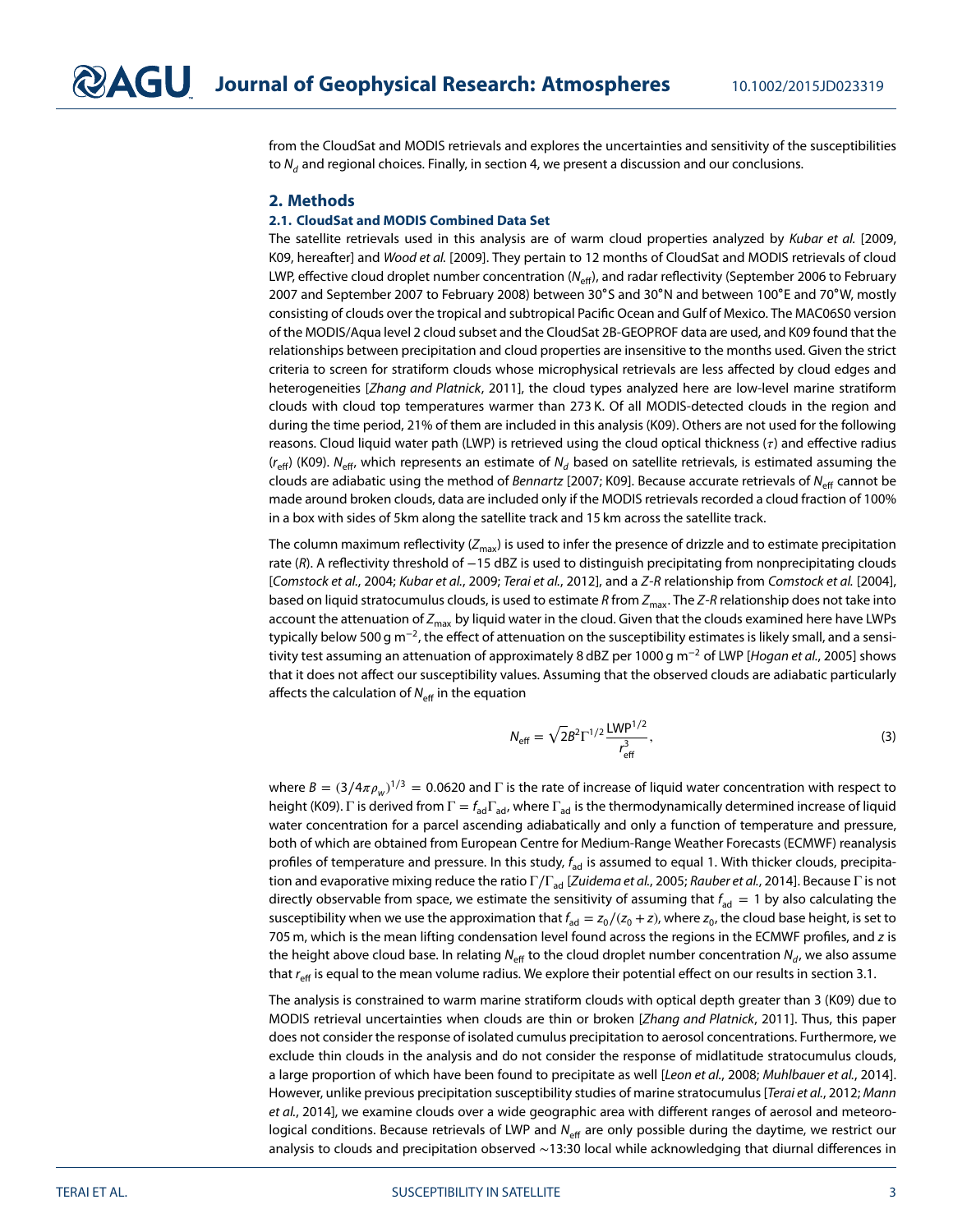precipitation exist and that 13:30 is near the diurnal minimum of marine stratocumulus cloud cover and precipitation rate [Leon et al., [2008;](#page-11-16) Burleyson et al., [2013\]](#page-10-9).

#### **2.2. Susceptibility Metric**

The parameters that go into calculating the susceptibility can vary from study to study. For example, instead of  $N_d$ , the aerosol concentration (N), which is unavailable from space, or the aerosol index (AI) may be used [Nakajima et al., [2001;](#page-11-18) Sorooshian et al., [2010\]](#page-11-3). In this study, we examine the susceptibility due to variations in  $N_{\text{eff}}$ . Susceptibilities are typically calculated in bins of cloud LWP to control for the influence of LWP on precipitation. Different methods exist to calculate the susceptibility in each LWP bin, whether using linear regression in log-log space and using the slope to calculate susceptibility [Sorooshian et al., [2010\]](#page-11-3) or binning the data by  $N_d$  (or N) and using the bin mean  $N_d$  and R to calculate the susceptibility [Terai et al., [2012;](#page-11-1) Wang et al., 2012; Mann et al., [2014\]](#page-11-7). Most of the susceptibility estimates in this study are made by binning the LWP-binned data further into bins of N<sub>d</sub> and taking the linear regression of the bin mean N<sub>d</sub> and R, but the tercile log difference method of Terai et al. [\[2012\]](#page-11-6), in which the log difference in the means of the bottom and top terciles of N<sub>d</sub> are used to calculate the susceptibility, is also used to show that they give nearly identical susceptibility values.

#### **3. Results: Satellite Susceptibility**

#### **3.1. Basin-Wide Susceptibility as a Function of LWP**

Before calculating the susceptibility, the satellite data are first binned according to LWP and  $N_{\text{eff}}$  values. We divide the approximately 400,000 total CloudSat profiles into a hundred approximately equally sized bins of LWP and N<sub>eff</sub> bins, leaving each of the hundred [LWP, N<sub>eff</sub>] bins with about 4000 profiles, ranging from 1200 to 5500 (middle 90th percentile of 3090–4660). In each [LWP, N<sub>eff</sub>] bin, we calculate the bin mean precipitation metrics R, POP, and I, as well as  $N_{\text{eff}}$ . The susceptibility is then calculated by taking the linear regression in log space across those 10 means. We use a threshold of −15 dBZ, as in previous studies [Comstock et al., [2004;](#page-10-4) Bretherton et al., [2010;](#page-10-10) Terai et al., [2012\]](#page-11-6), to discriminate between drizzling and nondrizzling clouds. This corresponds to a precipitation rate threshold of approximately 0.14 mm d<sup>-1</sup> [Comstock et al., [2004\]](#page-10-4). We find that  $S_R$  equals approximately 0.6 at low LWP and slightly decreases to 0.5 with increasing LWP for clouds with a N<sub>eff</sub> range of 20 to 200 cm<sup>-3</sup> (Figure [1a](#page-4-0)). This is in contrast with other observational studies of stratocumulus, which found a 40% to 45% decrease in susceptibility with increasing cloud LWP [Terai et al., [2012;](#page-11-6) Mann et al., [2014\]](#page-11-7). The difference between the previous observational estimates, obtained in limited area studies, and the Pacific basin-wide values in Figure [1a](#page-4-0) raises the question of whether examining the susceptibilities at smaller regional scales will lead to a better agreement. Note the large error bars for the susceptibility values at low LWP. These error bars are the 95% confidence intervals in the slopes calculated by linear regression. Feingold et al. [\[2013\]](#page-10-11) found that in their model analysis of a large number of parcel ensembles based on large-eddy simulations of previously observed precipitating stratocumulus and stratus clouds, susceptibility is a function not only of LWP but also of the cloud droplet number concentration  $N_d$ , suggesting that the log(R) versus  $log(N_d)$  relationship is not linear across all  $N_d$ , potentially leading to the wide confidence intervals at low LWP. In particular, they found that in stratocumulus and stratus clouds, the susceptibility is higher in clouds with low  $N_d$ . In section 3.3 we explore how susceptibility varies with  $N_{\text{eff}}$ .

Because R is the product of POP and I in each bin,  $S_R$  can be approximated as the sum of  $S_{POP}$  and  $S_I$  [Terai et al., [2012\]](#page-11-6). In other words, as in *Terai et al*. [\[2012\]](#page-11-6), despite the wide confidence intervals at low LWP, S $_R\approx S_{pop}+S_{I}$ , which indicates that the nonlinear covariance term between POP and I is small. The implications are that we can understand the behavior of S<sub>R</sub> in terms of the magnitude and behavior of S<sub>POP</sub> and S<sub>I</sub>. We find that S<sub>POP</sub> decreases with increasing LWP (Figure [1b](#page-4-0)), whereas S<sub>i</sub> increases with increasing LWP. The decrease of S<sub>POP</sub> with increasing LWP agrees with previous observational studies [Terai et al., [2012;](#page-11-1) Wang et al., 2012; Mann et al., [2014\]](#page-11-7), but the increase in S<sub>I</sub> does not. Sorooshian et al. [\[2009\]](#page-11-5) and Feingold et al. [\[2013\]](#page-10-11) found that S<sub>I</sub> increases with LWP in the LWP range examined in this study, from a value of 0.55 to 0.65 in Sorooshian et al. [\[2009\]](#page-11-5) and from 0.6 to 0.85 in Feingold et al. [\[2013\]](#page-10-11), but Terai et al. [\[2012\]](#page-11-6) found that  $S_i$  increased negligibly, with a constant value of 0.5. The qualitative behavior of  $S<sub>1</sub>$  here is not inconsistent with that of Sorooshian et al. [\[2009\]](#page-11-5) and Feingold et al. [\[2013\]](#page-10-11), but the values of  $S<sub>l</sub>$  differ substantially.

The negative  $S_i$  values at low LWP in Figure [1](#page-4-0) are especially difficult to explain in the context of our current understanding of how N<sub>d</sub> affects warm rain processes. What Figure [1](#page-4-0) implies is that at LWP < 150 g m<sup>-2</sup>, increasing  $N_d$  decreases the frequency of precipitation (positive S<sub>POP</sub>) but increases the intensity (negative S<sub>I</sub>). To test whether this is an artifact of the method by which we calculate susceptibility, we use the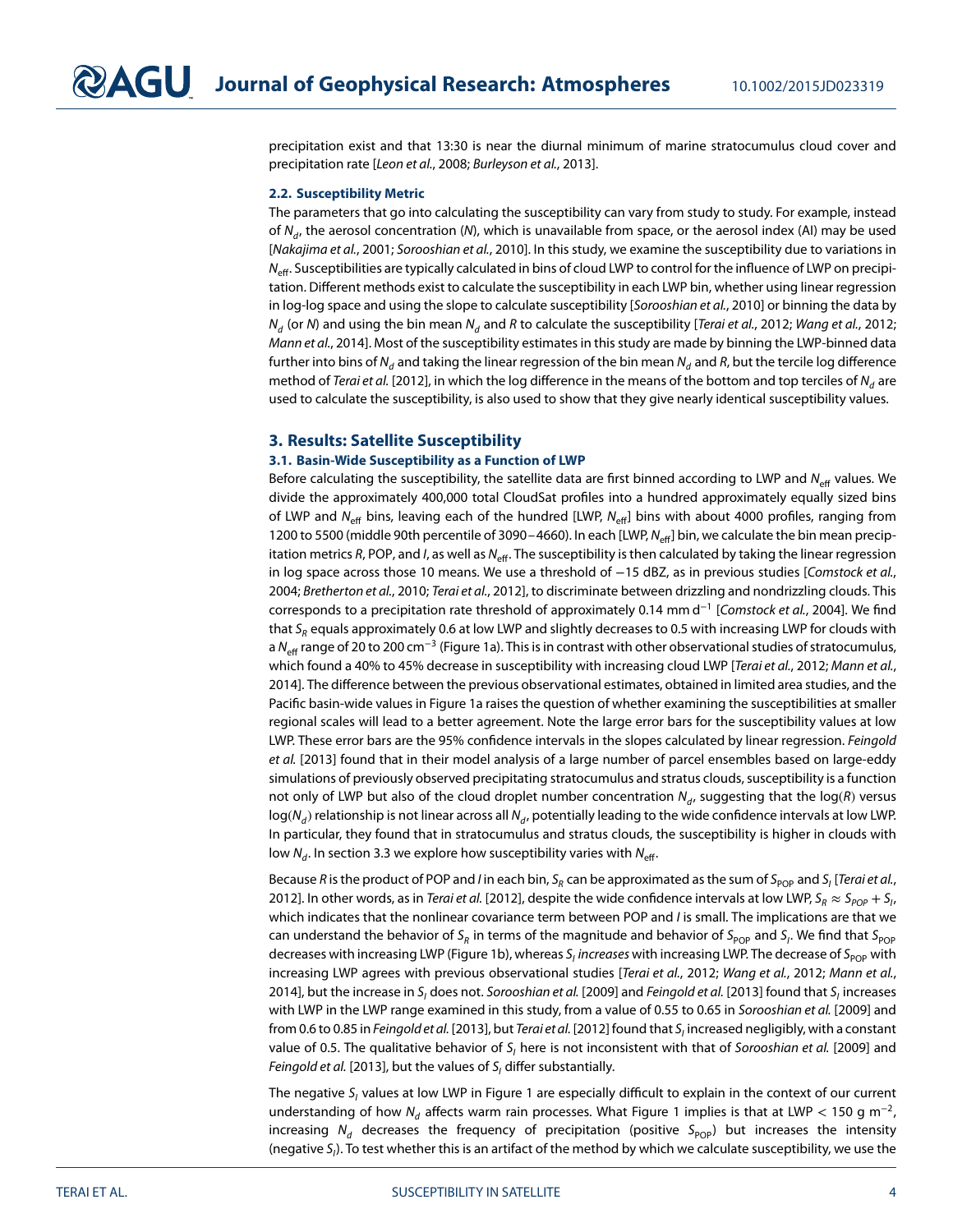

<span id="page-4-0"></span>**Figure 1.** (a) Susceptibility of mean precipitation rate (S<sub>R</sub>) as a function of LWP, based on the satellite data and calculated using linear regression on N<sub>eff</sub>-binned data. (b) Susceptibility of probability of precipitation (S<sub>POP</sub>) as a function of LWP, based on the same data and method. (c)  $S_R$ , susceptibility of precipitation intensity  $S_l$ , and  $S_{POP}$  as a function of LWP, based on the same data and method. (d)  $S_R$ ,  $S_I$ , and  $S_{POP}$ , based on the same data, but using the TLD method to calculate susceptibilities [Terai et al., [2012\]](#page-11-6).

tercile log-differencing (TLD) method used by Terai et al. [\[2012\]](#page-11-6) to calculate the susceptibility in Figure [1d](#page-4-0) and still find similar behaviors for S<sub>R</sub>, S<sub>POP</sub>, and S<sub>I</sub>. We also examined whether covariances existed between N<sub>eff</sub> and other cloud properties that may explain the negative  $S_i$ , such as cloud top height and  $r_{\text{eff}}$ , but found none.

Various assumptions go into deriving the susceptibility estimates. Now we discuss the potential impacts of those assumptions and uncertainties in the retrievals on the susceptibility estimates. To derive a precipitation rate from the reflectivity, we have used the Z-R relationship from Comstock et al. [\[2004\]](#page-10-4). Others exist, such as the relationship from vanZanten et al. [\[2005\]](#page-11-8), which predicts a weaker dependence of R on Z. The choice of Z-R has a small effect on S<sub>R</sub> (<0.06), because it only affects the estimates of *I*, not of POP, and the effect on S<sub>I</sub> is to reduce its magnitude by approximately 15%. Related to the precipitation, we also assume that precipitation scavenging has a negligible effect when quantifying the effect of N<sub>eff</sub> on R, rather than the effect of R on N<sub>eff</sub>. With typical precipitation rates of 2 mm d<sup>-1</sup> and a cloud droplet concentration of 50 cm<sup>-3</sup>, the parameter-ization of cloud drop scavenging rate from Wood [\[2006\]](#page-11-19) gives a scavenging rate of 3 cm<sup>-3</sup> h<sup>-1</sup>. Given an approximate lifetime of a drizzle cell of 2 h [Comstock et al., [2005\]](#page-10-12), the effect would be to reduce  $N_d$  by approximately 10% over the lifetime of the cloud. We expect to find the effect to be larger in heavier precipitating clouds, given that the fractional reduction from coalescence scavenging in  $N_d$  scales with R in the parameter-ization [Wood, [2006\]](#page-11-19). Since R is generally higher in clouds with low  $N_d$ , the potential effect of the precipitation scavenging would likely be a low bias of the susceptibility values on the order of 0.1. This potential bias is on par with the statistical uncertainty represented by the sampling confidence intervals.

Another assumption that is made in relating  $N_{\text{eff}}$  to  $N_d$  is that the ratio between  $r_{\text{eff}}$  and the mean volume radius is 1. We assume the ratio of 1, because we are unable to retrieve the ratio without knowledge of the drop size distribution. Past measurements show that this can lead to underestimating the true  $N_d$  by up to 20% in more polluted clouds [Brenguier et al., [2013\]](#page-10-13). The maximum potential effect on the susceptibility will be a positive bias in the susceptibility by 0.2, if the ratio changes systematically with  $N_d$ .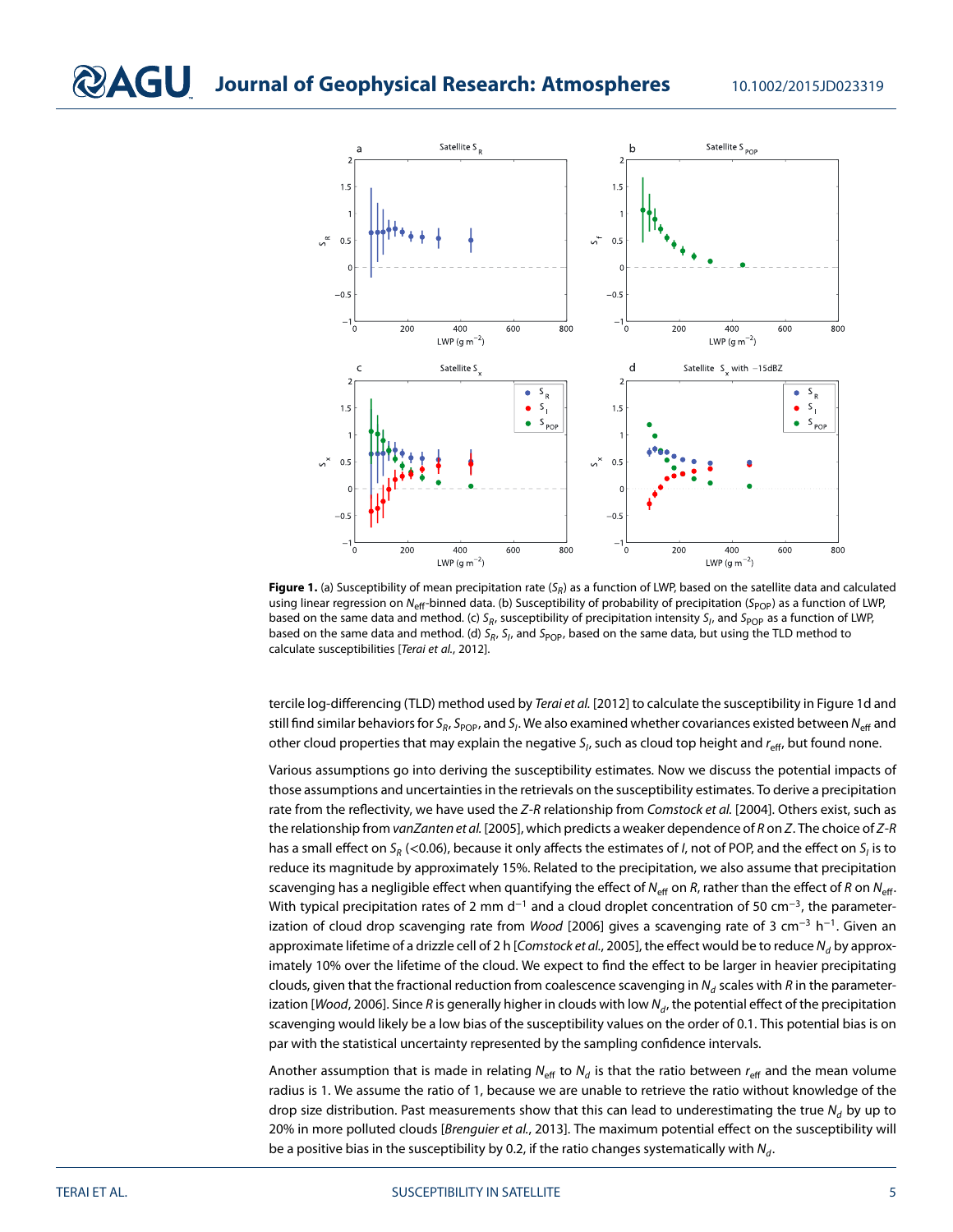

<span id="page-5-0"></span>Figure 2. (a) S<sub>R</sub>, S<sub>I</sub>, and S<sub>POP</sub> as a function of LWP, as in Figure [1c](#page-4-0), but using a threshold of 0 dBZ to distinguish precipitating clouds. (b) Same as Figure [2a](#page-5-0), but using the TLD method [Terai et al., [2012\]](#page-11-6).

Finally, the assumption of an adiabatic cloud has possible implications. As noted by K09, if a parameterization found to approximate the adiabaticity of clouds is used on the MODIS retrievals used here, the subadiabatic  $N_{\text{eff}}$  ranges from 51% of the adiabatic value in the thickest of clouds over the Asian Coast to 68% of the adiabatic values in the thinnest of clouds over the far southeast Pacific. Therefore, these values may have a substantial effect on the susceptibility values, especially if covariances exist between the thickness of the cloud and  $N_{\text{eff}}$ . When we compare the S<sub>R</sub> using the adiabatic and subadiabatic N<sub>eff</sub> values, we find that the general effect of using subadiabatic N<sub>eff</sub> is to shift all the N<sub>eff</sub> values in a LWP bin to lower values but not to largely alter the slope by which the susceptibilities are calculated. Susceptibility values are larger, generally on the order of 0.1, when the subadiabatic  $N_{\text{eff}}$  is used. However, the general results of the study remain unchanged.

#### **3.2. The 0 dBZ Threshold**

Previous studies have examined the susceptibility by using a different reflectivity threshold than the −15 dBZ that we have used [Sorooshian et al., [2009;](#page-11-5) Wang et al., [2012;](#page-11-1) Mann et al., [2014\]](#page-11-7). We examine how changing the threshold changes our results. The 0 dBZ threshold is a more meaningful threshold if one is interested in surface precipitation, given that cloud base precipitation with −15 dBZ rarely reaches the surface due to subcloud evaporation [Comstock et al., [2004\]](#page-10-4). In Figure [2,](#page-5-0) we plot the susceptibility as a function of LWP using a minimum threshold of 0 dBZ.

Increasing the minimum threshold decreases  $S_i$  to near-zero values across all LWP, and  $S_R$  values mostly correspond to S<sub>POP</sub> values. Based on the Z-R relationship of Comstock et al. [\[2004\]](#page-10-4) a 0 dBZ threshold corresponds to approximately 2 mm d<sup>-1</sup>. The implication of the near-zero S<sub>I</sub> values is that heavy drizzle intensity is not susceptible to aerosols. S<sub>POP</sub>, and hence also S<sub>R</sub>, decreases for clouds with LWP < 150 g m<sup>-2</sup>, while the  $S_{POP}$  values at higher LWP remain little changed.

At first glance, S<sub>R</sub> and S<sub>POP</sub> calculated using linear regression and the TLD method appear to disagree (Figure [2a](#page-5-0) versus Figure [2b](#page-5-0)). The susceptibilities in the first four LWP bins are not calculated using the TLD method because less than 10% of the data points in the upper tercile of  $N_{\text{eff}}$  are found to be precipitating with the new threshold. If we only compare those bins where the two methods report values, the values agree within uncertainty. Likewise, if we only compare the susceptibilities using the−15 dBZ threshold and 0 dBZ threshold where more than 10% of the data points in the upper tercile of N are found to be above the 0 dBZ threshold (LWP > 150 g m<sup>-2</sup>), we note that the S<sub>R</sub> values are similar even though the S<sub>POP</sub> and S<sub>I</sub> values disagree (Figure [2a](#page-5-0) versus Figure [2b](#page-5-0)). This is mostly in agreement with Mann et al. [\[2014\]](#page-11-7) who examined the sensitivity of results to changing thresholds and found little change in  $S_R$ , although Terai et al. [\[2012\]](#page-11-6) found that susceptibilities can be sensitive to choice of threshold. The susceptibilities calculated by Sorooshian et al. [\[2009\]](#page-11-5) and Gettelman et al. [\[2013\]](#page-10-14) correspond to S<sub>I</sub> of this study, and the near-zero S<sub>I</sub> values for LWP < 300 g m<sup>−2</sup> in Figure [2](#page-5-0) do not agree with either study's estimates. Given that  $S_i$  is sensitive to the thresholds used, it is perhaps not surprising that the values disagree. This shows the difficulties of comparing  $S<sub>1</sub>$  across different observational platforms. From the analysis here and from Mann et al. [\[2014\]](#page-11-7),  $S_R$  appears to be a metric that is more robust to threshold choice.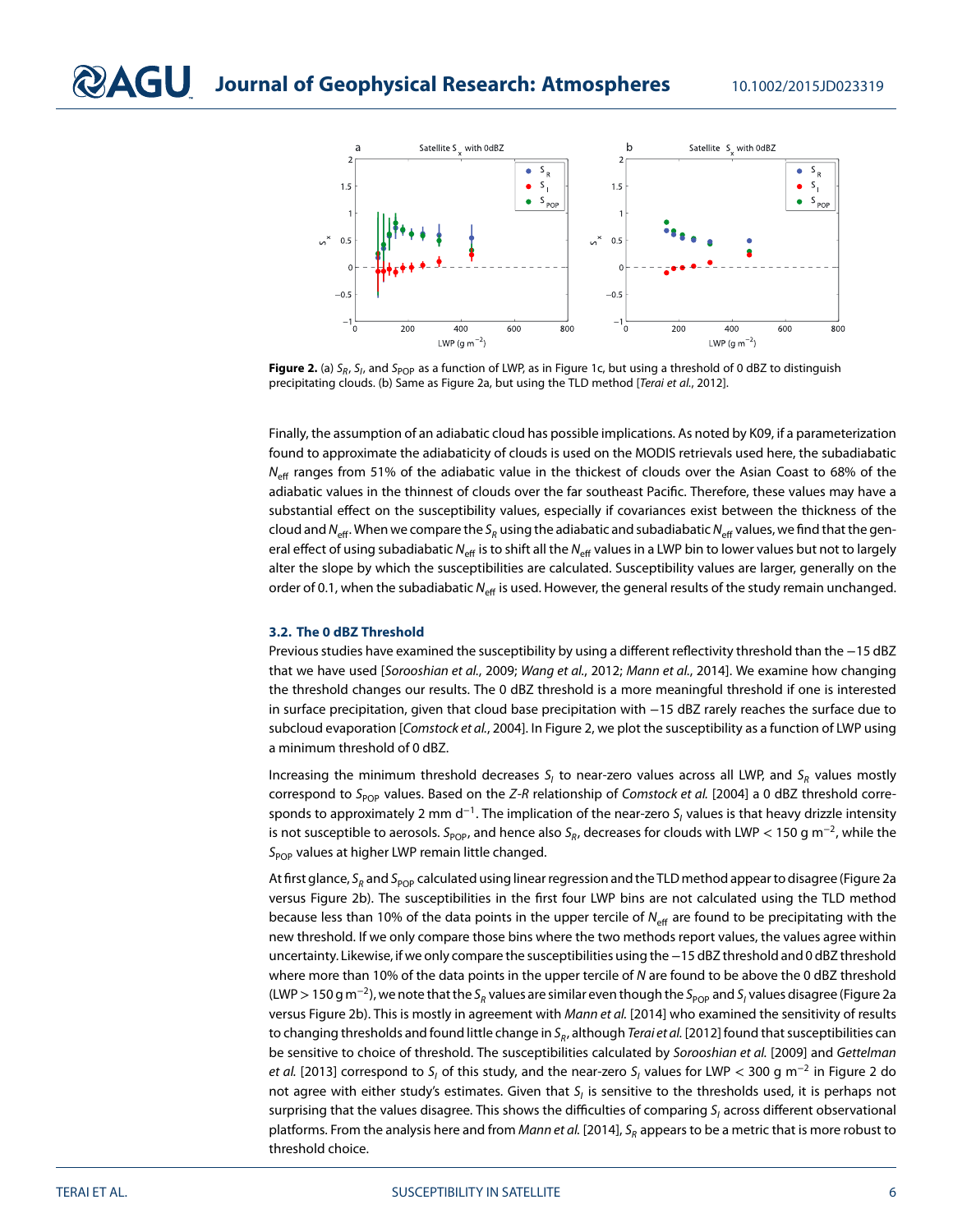

<span id="page-6-0"></span>Figure 3. (a) Probability of precipitation (POP) and (b) precipitation intensity (I) as a function of effective cloud droplet number concentration ( $N_{\text{eff}}$ ). Each line corresponds to the relationship in a particular LWP bin. The dashed line represents the precipitation equivalent of the −15 dBZ threshold used.

#### **3.3. Susceptibility as a Function of LWP and** *N***eff**

As we mentioned in section 3.1, the log R versus log  $N_{\text{eff}}$  relationship, especially at low LWP, is not linear (see Figure [3a](#page-6-0)). As a result, we see particularly large error bars in the susceptibility values at low LWP in Figure [1a](#page-4-0). The large range of LWP and  $N_{\text{eff}}$  retrievals in the combined MODIS/CloudSat data set allows us to examine the variation in susceptibility as a function of  $N_{\text{eff}}$ , in addition to LWP. We calculate the susceptibility at each LWP and  $N_{\text{eff}}$  bin by using three consecutive  $N_{\text{eff}}$  bins, rather than the full range of  $N_{\text{eff}}$ . We might expect large uncertainties in the susceptibilities that we calculate from the slopes calculated from a linear regression of only three points, but this method allows us to better see whether there are systematic changes in suscep-tibility with N<sub>eff</sub>. In previous sections we have found that S<sub>I</sub> is negative for clouds with low LWP (Figure [1c](#page-4-0)). We can examine this issues in more detail by considering how susceptibility varies with  $N_{\text{eff}}$ .

 $S_R$  (Figure [4a](#page-7-0)), S<sub>POP</sub> (Figure [4b](#page-7-0)), and S<sub>I</sub> (Figure [4c](#page-7-0)) are plotted as a function of LWP and N<sub>eff</sub> from the satellite data. We find that S<sub>R</sub> is highest at low LWP and low N<sub>eff</sub> and decreases with increasing LWP and N<sub>eff</sub>, such that susceptibilities are zero or negative in clouds that are thin and polluted (low LWP/high  $N_{\text{eff}}$ ) and thick and clean (high LWP/low N<sub>eff</sub>). This pattern largely mimics that of S<sub>POP</sub>. By comparing Figure [4b](#page-7-0) and Figure [4c](#page-7-0), we can see that S<sub>I</sub> is largest at slightly higher LWP and lower  $N_{\text{eff}}$  compared to where S<sub>POP</sub> maximizes.

As shown in Figure [4c](#page-7-0), negative values of  $S_i$  in Figure [1b](#page-4-0) largely occur in low-LWP/high-N<sub>eff</sub> clouds. As stated previously, negative  $S_i$  is difficult to conceptually understand. One may hypothesize that the proximity of mean I in low-LWP clouds to the minimum threshold of -15 dBZ, shown as a dashed line in Figure [3b](#page-6-0), leads to statistical uncertainty in *I* and to a spurious increase of *I* with increasing  $N_{\text{eff}}$ . However, given that each bin has approximately 4000 data points and probability of precipitation is at least 2%, there are at least 80 profiles that contribute to the mean I. Furthermore, the increase of I across four of the lowest LWP bins in Figure [3b](#page-6-0) suggests a structural feature in the data, where an unconsidered environmental factor that increases *I* positively correlates with N<sub>eff</sub>. For example, Baker [\[1993\]](#page-10-6) found that precipitation formation was enhanced by stronger turbulence. If in-cloud turbulence is enhanced in more polluted clouds, this may potentially lead to increased precipitation. Although we may speculate about the sources of this odd behavior, we do not have an adequate and testable explanation. Further investigation is necessary to understand what artifacts or mechanisms may lead to the negative values of  $S_i$ .

#### **3.4. Regional Differences**

We acknowledge that N<sub>eff</sub> and LWP are not the only controls on precipitation rate [Baker, [1993;](#page-10-6) Feingold et al., [1999\]](#page-10-7). L'Ecuyer et al. [\[2009\]](#page-11-20) found that if they further binned their data by the lower tropospheric stability (LTS), in addition to LWP and aerosol index (AI), the proxy they used for aerosol concentration, the probability of precipitation for clouds with LWP *>* 500 g m<sup>−</sup><sup>2</sup> was greater in stable conditions, regardless of high or low aerosol conditions. We have tried to account for stability regimes by exclusively analyzing marine strat-iform clouds, which occur most frequently under stable lower tropospheres [Klein and Hartmann, [1993\]](#page-11-21), but our susceptibility results may still be affected by mixing different LTS regimes. Therefore, we examine the susceptibility metric in different regions of the tropical/subtropical Pacific and Gulf of Mexico to determine whether the value and behavior of the susceptibility varies by region. This will also allow us to see whether the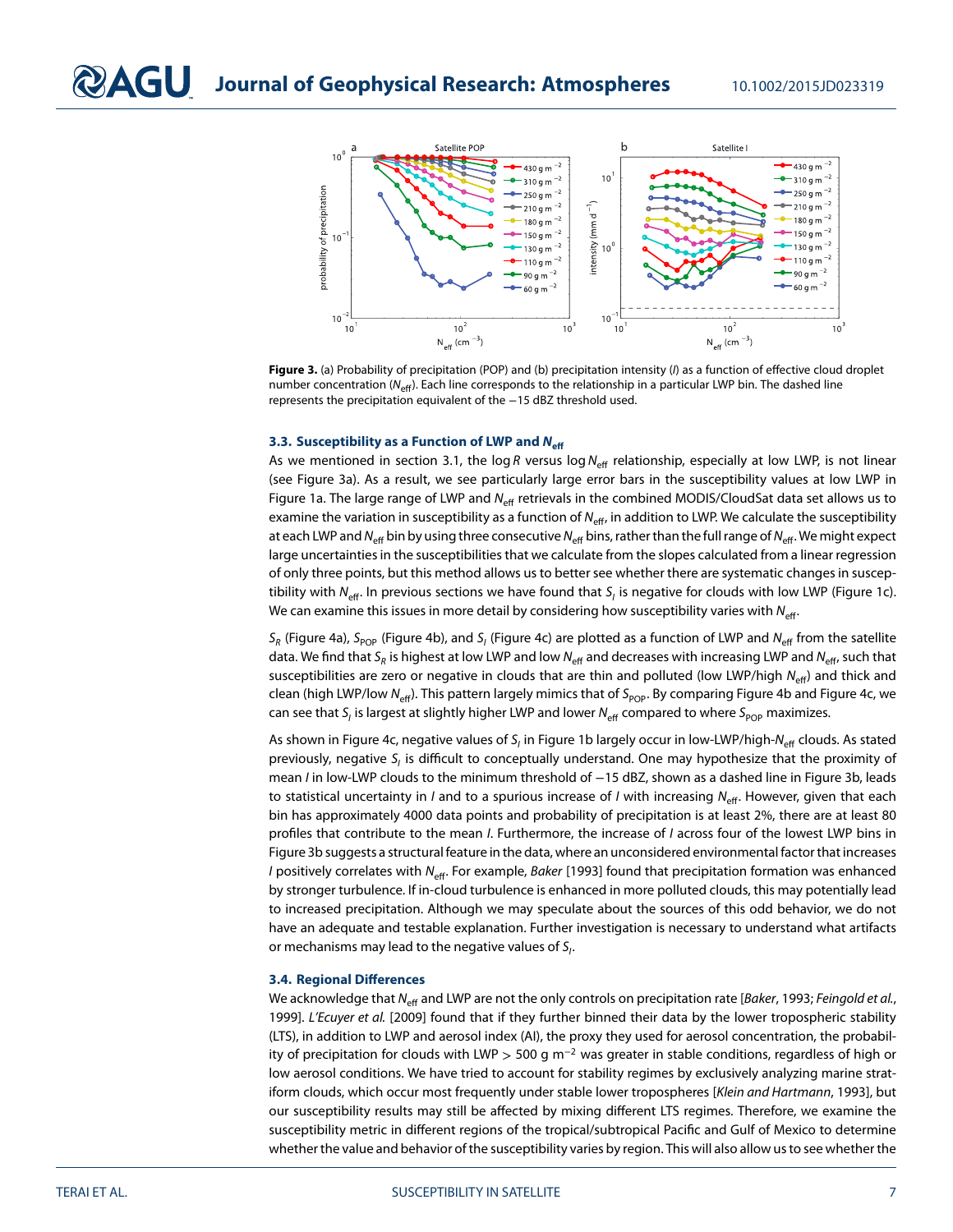

<span id="page-7-0"></span>**Figure 4.** Susceptibility as a function of LWP and N<sub>eff</sub> calculated from linear regression of three adjacent N<sub>eff</sub> bins. (a) S<sub>R</sub>, (b)  $S_{POP}$ , and (c)  $S_I$  from the satellite data.

negative S<sub>I</sub> values at low LWP are found across all regions or whether it is a signal that grows out of including a particular region in the basin-wide analysis.

In Figure [5,](#page-8-0) we examine  $S_R$ ,  $S_{POP}$ , and  $S_l$  in seven regions, which largely correspond to the regions identified by K09. We have not examined the Intertropical Convergence Zone and South Pacific Convergence Zone, where deep convective clouds dominate. The far southeast Pacific area is modified from that defined by K09 to encompass the area sampled during the VAMOS Ocean-Cloud-Atmosphere-Land Study Regional Experiment (VOCALS-REx) [Terai et al., [2012;](#page-11-6) Mechoso et al., [2014\]](#page-11-22). These seven regions encompass different aerosol and meteorological regimes. For example, compared to the other regions, the Asian coast has a much higher mean  $N_{\text{eff}}$  due to continental influences and also a higher LWP, compared to the remote southeast Pacific (SEP) (K09). Similar to the susceptibility that we estimate based on all of the data, the susceptibilities here are estimated from binning the data in each region by LWP and  $N_{\text{eff}}$  and then taking linear regression of the binned data. Instead of the 100 total bins of [LWP,  $N_{\text{eff}}$ ] used to calculate the susceptibility in the total data, the data in each region are binned into 25 total bins of [LWP,  $N_{\text{eff}}$ ] such that the same number of profiles exists in each bin.

We summarize the regional mean susceptibility values found across the various regions in Table [1.](#page-9-0) Whereas the global mean S<sub>R</sub> value is approximately 0.6, the regional values range from 0.5 to 1.6. The highest S<sub>R</sub> values are found over the VOCALS southeast Pacific (SEP) region and far northeast Pacific (NEP) region. These two regions are also where  $S_{POP}$  maximizes. Comparing the susceptibility values with the regional mean LWP and  $N_{\text{eff}}$  values, we note that the highest S<sub>POP</sub> values tend to occur where the regional mean LWP are lowest, while the lowest S<sub>POP</sub> values occur where LWP are highest. This is consistent with the decrease in S<sub>POP</sub> with increasing LWP in Figure [1.](#page-4-0) The  $S<sub>l</sub>$  values do not have as strong a correspondence with regional mean LWP values, although the highest regional mean  $S<sub>l</sub>$  values are found in regions where LWP is higher. We may then ask whether we may use the regional distribution of LWP and  $N_{\text{eff}}$  and the susceptibility values from Figure [4](#page-7-0) to accurately estimate the regional mean susceptibility values. These derived estimates are reported in brackets next to the regional mean susceptibilities in Table [1.](#page-9-0) Contrary to expectations, we find that knowing the regional LWP and N<sub>eff</sub> distributions and the basin-wide behavior of susceptibilities as a function of LWP and  $N<sub>eff</sub>$  cannot help us predict the regional susceptibility values.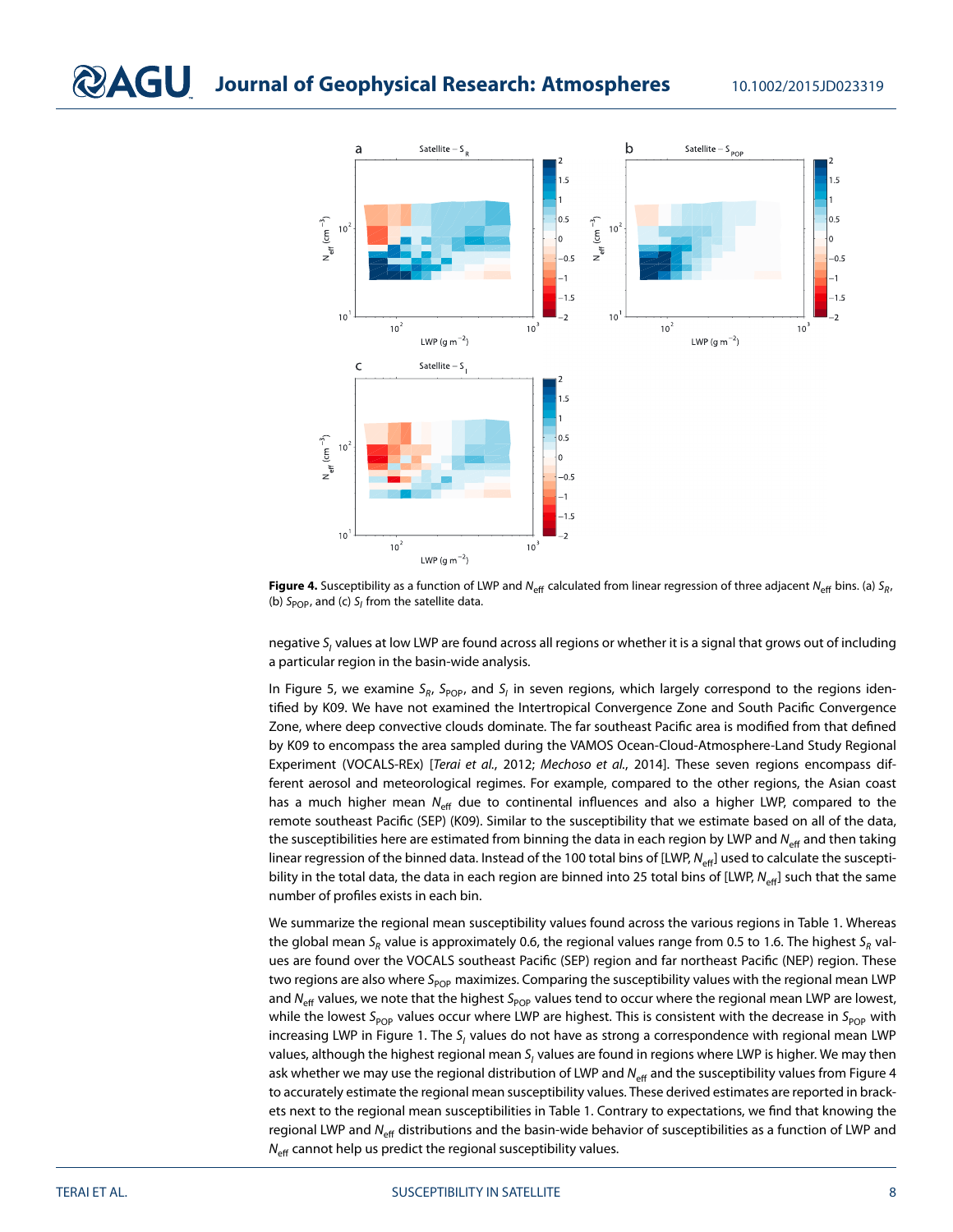## **RAGU Journal of Geophysical Research: Atmospheres** 10.1002/2015JD023319



<span id="page-8-0"></span>Figure 5. S<sub>R</sub>, S<sub>POP</sub>, and S<sub>I</sub> as a function of LWP in seven different ocean basins: Asian coast, northeast Pacific, far northeast Pacific, Gulf of Mexico, equatorial cold tongue, remote southeast Pacific, and VAMOS Ocean-Cloud-Atmosphere-Land Study (VOCALS) southeast Pacific. (Adapted from Kubar et al. [\[2009\]](#page-11-11), used with permission. ©American Meteorological Society.)

From regional mean values, we shift the focus to the behaviors of  $S_R$ ,  $S_{pop}$ , and  $S_I$  across different regions. We find a wide variety of behaviors which highlights how susceptibilities based on measurements made in one region will not necessarily agree with those from a different region. At the same time, however, consistent behaviors do appear. For example,  $S_{POP}$  across all regions decreases with increasing LWP. In addition, it appears that  $S_i$  increases with increasing LWP. Whether the increase is large and at what LWP that increase occurs vary by region. Furthermore, at low LWP,  $S<sub>i</sub>$  is statistically indistinguishable from zero. Therefore, the negative  $S<sub>i</sub>$  at low LWP is not a general feature of the satellite data.  $S_R$  has the most diversity across the regions and is largely determined by the addition of S<sub>I</sub> and S<sub>POP</sub> behaviors, as in the Gulf of Mexico, where the increase in S<sub>I</sub> is larger than the decrease in S<sub>POP</sub> at low LWP, leading to an increase in S<sub>R</sub> with LWP. We are therefore left with strong confidence in the general decrease of  $S_{pop}$  with increasing LWP, but we find that the behavior and value of  $\mathsf{S}_{\mathsf{R}}$  are more variable across regions and dependent on the behavior and value of  $\mathsf{S}_{l}.$ 

We expect the susceptibilities calculated over the VOCALS southeast Pacific region, just off the coast of South America, to agree with susceptibilities calculated by Terai et al. [\[2012\]](#page-11-6). Because the geographic regions over which they are calculated are the same, this provides a rough comparison of what different observational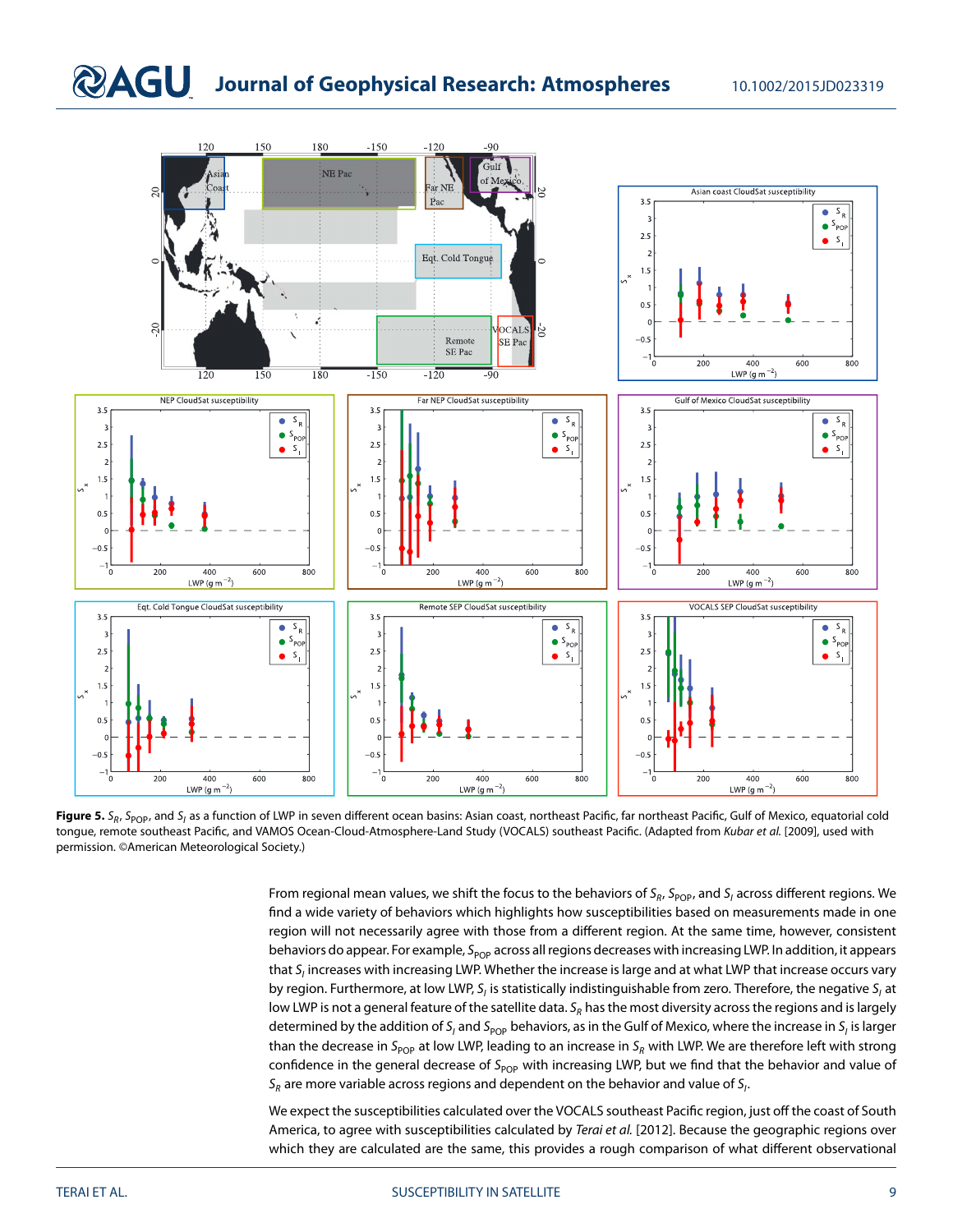<span id="page-9-0"></span>

| <b>Table 1.</b> Mean LWP, Effective Cloud Droplet Number Concentration ( $N_{\text{eff}}$ ), and Susceptibility Values Across Different |
|-----------------------------------------------------------------------------------------------------------------------------------------|
| Regions <sup>a</sup>                                                                                                                    |

| Region                         | LWP (g m <sup>-2</sup> ) | $N_{\rm eff}$ (cm <sup>-3</sup> ) | $S_R$       | $S_{POP}$   | $S_I$             |
|--------------------------------|--------------------------|-----------------------------------|-------------|-------------|-------------------|
| Asian coast                    | 290 [107, 540]           | 199 [41, 444]                     | $0.6$ [0.6] | $0.4$ [0.3] | $0.6$ [0.3]       |
| <b>Equatorial Cold Tonque</b>  | 175 [70, 325]            | 69 [29, 127]                      | $0.5$ [0.7] | $0.5$ [0.7] | $-0.1$ [ $-0.0$ ] |
| Far northeast Pacific (NEP)    | 158 [73, 257]            | 83 [32, 163]                      | $1.1$ [0.5] | $1.1$ [0.5] | $0.0$ [-0.1]      |
| <b>Gulf of Mexico</b>          | 277 [102, 512]           | 171 [30, 404]                     | $0.9$ [0.6] | $0.9$ [0.6] | $0.5$ [0.2]       |
| <b>NEP</b>                     | 202 [83, 378]            | 52 [20, 101]                      | $1.6$ [0.6] | $1.0$ [0.6] | $0.4$ [0.1]       |
| Remote southeast Pacific (SEP) | 183 [72, 341]            | 37 [17, 68]                       | $0.9$ [0.8] | $0.6$ [0.7] | $0.3$ [0.1]       |
| <b>VOCALS SEP</b>              | 126 [58, 234]            | 73 [25, 151]                      | $1.6$ [0.6] | $1.4$ [0.8] | $0.2$ [-0.2]      |

<sup>a</sup>The geographic extent of each region may be found in Figure [5.](#page-8-0) Next to the regional mean values of LWP and N<sub>eff</sub>, the range (10th and 90th percentile values) are reported in brackets. After the regional mean susceptibility values, the susceptibility values estimated from applying the susceptibilities in Figure [4](#page-7-0) to the distribution of LWP and  $N_{\text{eff}}$  in each region are noted in brackets.

platforms can have on the susceptibility values. First,  $S_R$  values from Figure 9 of Terai et al. [\[2012\]](#page-11-6) agree with the values found in the southeast Pacific VOCALS region in Figure [5.](#page-8-0) The sharp decrease in S<sub>POP</sub> with increasing LWP is also observed in both results. Indeed, the susceptibilities found over the southeast Pacific VOCALS region agree better with the results of Terai et al. [\[2012\]](#page-11-6) than do the susceptibilities in Figure [1](#page-4-0) that were estimated using all of the available data. However, the increase in  $S<sub>l</sub>$  with increasing LWP, found in Figure [5,](#page-8-0) is not found in the results of Terai et al. [\[2012\]](#page-11-6). In particular, although the S<sub>I</sub> values at LWP ~200 g m<sup>-2</sup> agree between the two estimates, at LWP < 100 g m<sup>-2</sup>, the satellite data here suggest an S<sub>I</sub> ∼0, whereas the results of Terai et al. [\[2012\]](#page-11-6) suggest a value of 0.5. Although not shown in Terai et al. [2012], we should note that  $S_i$  slightly increases (from 0.5 to 0.7) with LWP in the range of LWP that they examined. Part of this discrepancy may be due to sampling differences between the satellite and aircraft radar retrievals. For example, the footprint of the CloudSat profiles is approximately 1.7 km by 1.3 km in the horizontal, while they are approximately 100m in the aircraft data. Terai et al. [\[2012\]](#page-11-6) found that the averaging length can lead to differences in susceptibility of up to 0.5, although the change in susceptibility with averaging length was not monotonic. Most of the obser-vations from Terai et al. [\[2012\]](#page-11-6) were also obtained during late-night/early-morning flights, whereas the satellite observations are approximately from 13:30 local time. In addition, in this analysis we examine the susceptibility to changes in  $N_d$ , whereas Terai et al. [\[2012\]](#page-11-6) examined the susceptibility to changes in accumulation-mode aerosol concentrations. Comparisons between the satellite and aircraft of radar reflectivities as functions of LWP and  $N_d$  will be necessary to better understand why this discrepancy exists.

#### **4. Discussion and Conclusions**

In this study we examine the precipitation susceptibility metric in marine stratiform clouds over the tropical and subtropical Pacific Ocean and Gulf of Mexico. The combined MODIS/CloudSat data set gives us the opportunity to quantify the susceptibility as a function of cloud droplet number concentration and to examine how it varies by region, in order to determine whether any underlying features of the sensitivity of precipitation to aerosols can be generally understood.

Following on previous studies [Sorooshian et al., [2009;](#page-11-5) Jiang et al., [2010;](#page-11-9) Terai et al., [2012;](#page-11-6) Wang et al., [2012;](#page-11-1) Mann et al., [2014\]](#page-11-7), we first calculate the susceptibility as a function of LWP, using all of the available data. Large uncertainties exist in the susceptibility values. Despite the large uncertainty values, we find that  $S_R$  can still be represented as a sum of S<sub>I</sub> and S<sub>POP</sub>. Whereas S<sub>I</sub> and S<sub>POP</sub> are quite sensitive to the choice of precipitation threshold, S<sub>R</sub> is less sensitive, because S<sub>POP</sub> increases and S<sub>I</sub> decreases, essentially compensating each other, when the threshold is increased.

The wide range of LWP and N<sub>eff</sub> in the satellite data allow us to examine S<sub>R</sub> as a function of not only LWP but also of N<sub>eff</sub>. S<sub>R</sub> varies as a function of N<sub>eff</sub>, with maximum values where S<sub>POP</sub> values are largest. Not surprisingly, the relative contribution of  $S<sub>I</sub>$  increases as  $S<sub>POP</sub>$  decreases with the increase in POP. Unfortunately, we are unable to adequately explain the negative values of  $S<sub>l</sub>$  at low LWP but can identify that the negative values occur in low-LWP clouds with higher N<sub>eff</sub> (Figure [4\)](#page-7-0). Given that the negative values of  $S<sub>l</sub>$  run counter to our existing understanding of how precipitation responds to increases in cloud droplet number concentrations and that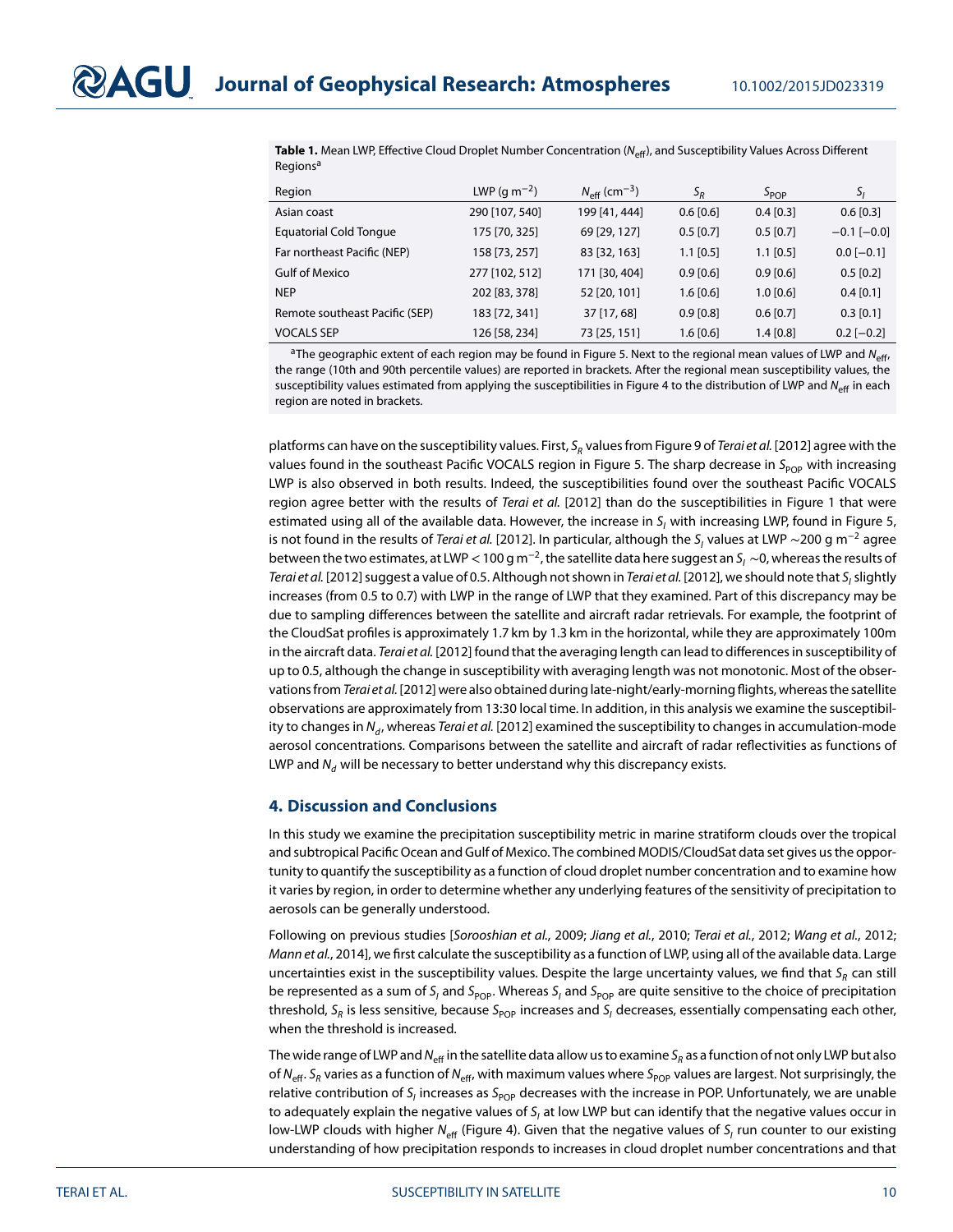they do not always occur in the regional susceptibilities, further inquiry into the CloudSat radar profiles of thin, polluted clouds is necessary to determine whether it is indeed a physical feature, controlled by factors such as turbulence or giant cloud condensation nuclei, or an artifact of our satellite retrievals.

Because LWP and  $N_{\text{eff}}$  distributions vary across different regions, we expect that susceptibilities also vary by region. Indeed, we find that this is the case, but even given the regional differences in susceptibilities, they still cannot explain the discrepancy between the S<sub>POP</sub> values from Wang et al. [\[2012\]](#page-11-1) and the values in this study and others [Terai et al., [2012;](#page-11-6) Mann et al., [2014\]](#page-11-7). Although various regional differences exist, the notable difference between the two sets of studies is the use of AI, as opposed to  $N_{\text{eff}}$ . The use of AI requires retrievals of clear-sky aerosol optical depth, whereas the N<sub>eff</sub> retrievals require overcast clouds. Thus, the results of Wang et al. [\[2012\]](#page-11-1) tend to preferentially select clouds with lower cloud cover than this study. Second of all, AI is a column integrative measure, whereas  $N_{\text{eff}}$  is a volume concentration retrieval based on cloud top  $r_{\text{eff}}$  of cloud drops. These differences may affect the susceptibility values in ways that are yet to be fully explored. Ideally, this issue can be reconciled using satellite field data that allow both AI and  $N_d$  estimates.

Because the regional susceptibilities vary, the susceptibility in one region may not inform us about the susceptibility in another region. Although we attempted to identify the minimum set of controls that control the value and behavior susceptibility by examining the response of susceptibility to  $N_{\text{eff}}$ , we found that knowing the range of the LWP and  $N_{\text{eff}}$  in each region cannot be used to explain regional differences. The implication of this result is that there are additional controls on susceptibility beyond LWP and  $N_d$  that will need to be identified before we may arrive at an understanding that connects regional susceptibility estimates to global estimates. Identifying these additional controls may also shed light on the negative  $S<sub>l</sub>$  values found for thin, polluted clouds. Until those controls are identified, susceptibility needs to be estimated at the regional level.

Likewise, the large-eddy simulation study of Lebo and Feingold [\[2014\]](#page-11-23) finds that the relationship between the cloud lifetime effect and  $S_{POP}$  differs by cloud regime. In other words, increasing  $S_{POP}$  in one region leads to an increase in cloud LWP, while in another region it leads to a decrease in cloud LWP. The variety of values of  $S_{POP}$ and the response of clouds to S<sub>POP</sub> across regions suggest that it is unlikely that global S<sub>POP</sub> provides strong constraint on how clouds respond to aerosol perturbations in the real world, despite apparently doing so in the model world. Since the precipitation susceptibility is more easily quantified using observations compared to process rates, such as autoconversion and accretion, a deeper understanding of the processes controlling susceptibility and its effects on clouds is necessary.

#### **References**

<span id="page-10-6"></span><span id="page-10-3"></span>Albrecht, B. A. (1989), Aerosols, cloud microphysics, and fractional cloudiness, Science, 245(4923), 1227–1230.

- Baker, M. B. (1993), Variability in concentrations of cloud condensation nuclei in the marine cloud-topped boundary layer, Tellus, 45B, 458–472.
- <span id="page-10-8"></span>Bennartz, R. (2007), Global assessment of marine boundary layer cloud droplet number concentration from satellite, J. Geophys. Res., 112(D2), D02201, doi[:10.1029/2006JD007547.](http://dx.doi.org/10.1029/2006JD007547)
- <span id="page-10-0"></span>Boucher, O., et al. (2013), Clouds and Aerosols, in Climate Change 2013: The Physical Science Basis. Contribution of Working Group I to the Fifth Assessment Report of the Intergovernmental Panel on Climate Change, edited by T. Stocker, Cambridge Univ. Press, New York.
- <span id="page-10-13"></span>Brenguier, J.-L., et al. (2013), Radiative properties of boundary layer clouds: Droplet effective radius versus number concentration, J. Atmos. Sci., 57, 803–821.
- <span id="page-10-10"></span>Bretherton, C. S., et al. (2010), Southeast Pacific stratocumulus clouds, precipitation and boundary layer structure sampled along 20∘<sup>S</sup> during VOCALS-REx, Atmos. Chem. Phys., 10(21), 10,639–10,654, doi[:10.5194/acp-10-10639-2010.](http://dx.doi.org/10.5194/acp-10-10639-2010)
- <span id="page-10-9"></span>Burleyson, C. D., et al. (2013), Ship-based observations of the diurnal cycle of southeast Pacific marine stratocumulus clouds and precipitation, J. Atmos. Sci., 70(12), 3876–3894, doi[:10.1175/JAS-D-13-01.1.](http://dx.doi.org/10.1175/JAS-D-13-01.1)
- <span id="page-10-4"></span>Comstock, K. K., et al. (2004), Reflectivity and rain rate in and below drizzling stratocumulus, Q. J. R. Meteorol. Soc., 130(603), 2891-2918, doi[:10.1256/qj.03.187.](http://dx.doi.org/10.1256/qj.03.187)
- <span id="page-10-12"></span>Comstock, K. K., C. S. Bretherton, and S. E. Yuter (2005), Mesoscale variability and drizzle in southeast Pacific stratocumulus, J. Atmos. Sci., 62(10), 3792–3807, doi[:10.1175/JAS3567.1.](http://dx.doi.org/10.1175/JAS3567.1)
- <span id="page-10-5"></span>Feingold, G., and H. Siebert (2009), Cloud aerosol interactions from the micro to the cloud scale, in Clouds in the Perturbed Climate System: Their Relationship to Energy Balance, Atmospheric Dynamics, and Precipitation, edited by J. Heintzenberg and R. J. Charlson, pp. 319–338 Strüngmann Forum Reports, MIT Press, Cambridge, Mass.

<span id="page-10-7"></span>Feingold, G., et al. (1999), The impact of giant cloud condensation nuclei on drizzle formation in stratocumulus: Implications for cloud radiative properties, J. Atmos. Sci., 56(24), 4100–4117, doi[:10.1175/1520-0469\(1999\)056](http://dx.doi.org/10.1175/1520-0469(1999)056<4100:TIOGCC>2.0.CO;2)*<*4100:TIOGCC*>*2.0.CO;2.

<span id="page-10-11"></span>Feingold, G., et al. (2013), On the relationship between cloud contact time and precipitation susceptibility to aerosol, J. Geophys. Res. Atmos., 118(18), 10,544–10,554, doi[:10.1002/jgrd.50819.](http://dx.doi.org/10.1002/jgrd.50819)

<span id="page-10-1"></span>George, R. C., and R. Wood (2010), Subseasonal variability of low cloud radiative properties over the southeast Pacific Ocean, Atmos. Chem. Phys., 10(8), 4047–4063, doi[:10.5194/acp-10-4047-2010.](http://dx.doi.org/10.5194/acp-10-4047-2010)

<span id="page-10-14"></span>Gettelman, A., et al. (2013), Microphysical process rates and global aerosol-cloud interactions, Atmos. Chem. Phys., 13(19), 9855–9867, doi[:10.5194/acp-13-9855-2013.](http://dx.doi.org/10.5194/acp-13-9855-2013)

<span id="page-10-2"></span>Gryspeerdt, E., P. Stier, and D. G. Partridge (2014), Satellite observations of cloud regime development: The role of aerosol processes, Atmos. Chem. Phys., 14(3), 1141–1158, doi[:10.5194/acp-14-1141-2014.](http://dx.doi.org/10.5194/acp-14-1141-2014)

#### **Acknowledgments**

Funding for this work was provided by NSF grant AGS-1242639 and NASA grant NNX13AQ35G (CloudSat and CALIPSO Science Team). The authors would like to thank Chris Bretherton and Sandra Yuter for valuable feedback on earlier versions of the manuscript. The authors would also like to thank the three anonymous reviewers for constructive comments that have substantially helped focus and improve the manuscript. C.R.T.'s work at LLNL was supported by the Lawrence Livermore National Laboratory (LLNL) Institutional Postdoctoral Program and conducted under the auspices of the U.S. Department of Energy by Lawrence Livermore National Laboratory under contract DE-AC52-07NA27344. The MODIS MAC06S0 product may be obtained from the Goddard Earth Science Data and Information Services Center [\(http://disc.sci.gsfc.nasa.gov/datacollection/](http://disc.sci.gsfc.nasa.gov/datacollection/MAC06S0_v2.html) [MAC06S0\\_v2.html\)](http://disc.sci.gsfc.nasa.gov/datacollection/MAC06S0_v2.html), whereas the CloudSat 2B-GEOPROF product may be obtained from the CloudSat Data Processing Center [\(http://www.cloudsat.cira.colostate.edu/\)](http://www.cloudsat.cira.colostate.edu/). Specific data displayed in figures and data may be obtained by contacting the corresponding author [\(terai1@llnl.gov\)](file:terai1@llnl.gov).